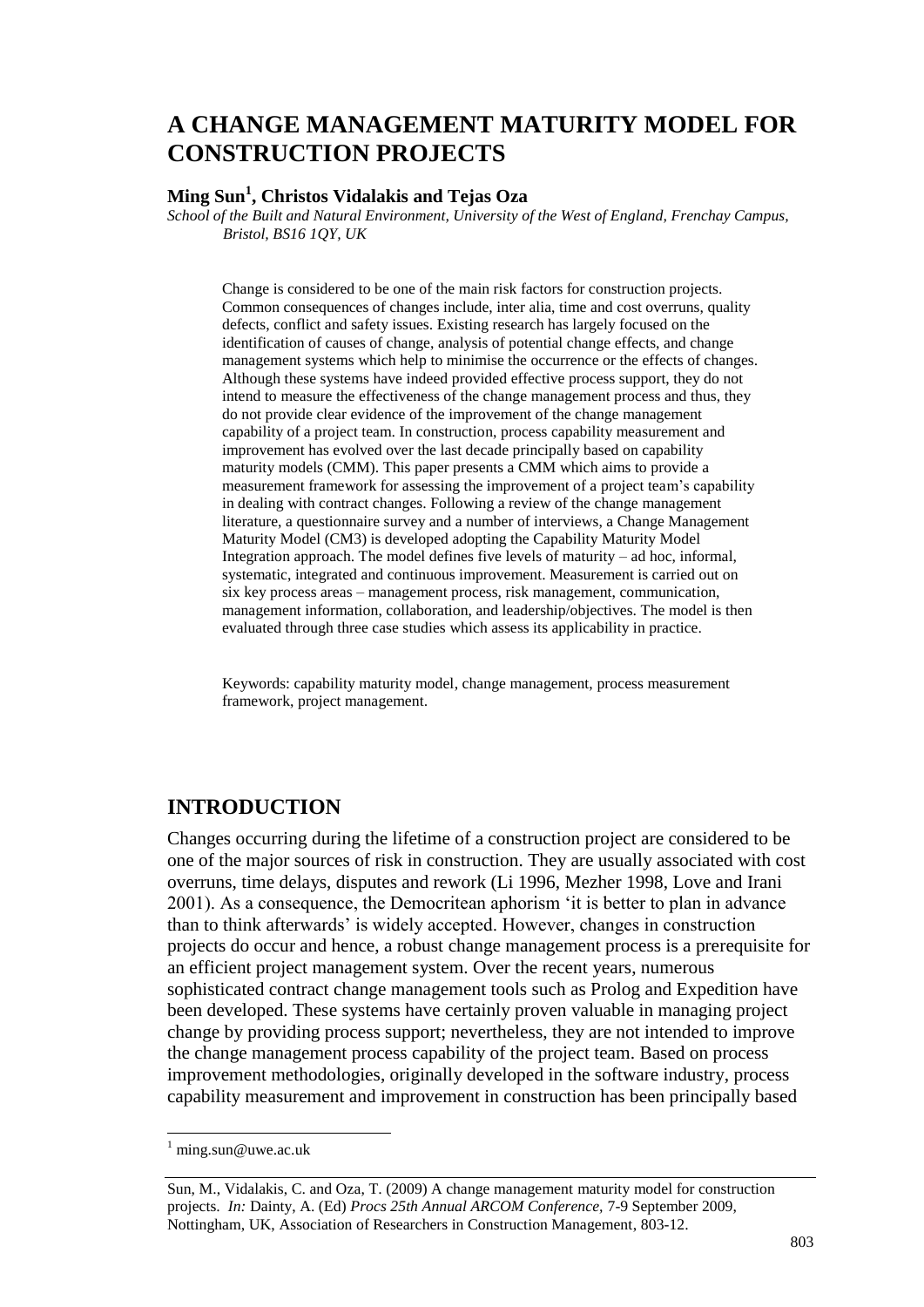on capability maturity models (CMM). As a result, a number of generic project management capability models have been developed over the last decade. These models have largely focused on the establishment and improvement of the project management process quality level of organisations. The research presented in this paper adopts the concept of CMM in order to develop a framework for the assessment and improvement of change management process capability. Furthermore, considering the project-oriented nature of construction organisations, the research focuses on the capability of the project team rather than the maturity of individual construction organisations.

# **CHANGE MANAGEMENT IN CONSTRUCTION**

Construction projects are one-off in nature, have short-term, multi-disciplinary and multi-organisational team structure and are affected by varied site conditions and unpredictable climate. These factors often trigger project changes which incorporate high levels of risks. The literature provides numerous studies which have specifically established the negative impact of changes on project performance and the need for managing project changes effectively (see, for example, Ibbs 1997, Hanna *et al.* 2002, Moselhi 2005). These works involve mainly the identification of the origins of change and subsequently the assessment of its impact on project performance.

Further research on change management can be linked with project planning techniques and change management processes. Respectively, the main focus of these efforts is to minimise the occurrence and reduce the disruptive effects of changes. Process-focused approaches have recently received widespread attention from the construction management research community. This was largely instigated by the Egan Report (1998) which highlighted the need for improving construction processes. Along these lines, prior research includes extensive mapping and modelling of the change management process. Ibbis *et al.* (2001) developed a systematic approach to manage project change founded on five principles: 1. promote a balanced change culture; 2. recognise change; 3. evaluate change; 4. implement change; and 5. improve from lessons learned. Utilising a similar concept, Sun *et al.* (2004) developed a project change management toolkit which supports a project team in anticipating potential changes and evaluating their impacts. Their model, as well as the one suggested by Charoenngam *et al.* (2003), underline the requirement for effective communication and information sharing and highlight the usefulness of IT for supporting change management.

Using software patterns, Karim and Adeli (1999) built a prototype application (CONSCOM) to aid the owner in schedule monitoring and cost-time analysis for change order approval. Park and Pena-Mora (2003) following a system dynamics approach developed a rework cycle embedded in the project development process which resulted in a dynamic control methodology (DPM) and tool for the management of unexpected events. Subsequently, the DPM was utilised by Lee *et al.* (2005) for the development of a change prediction framework and enhanced by Motawa *et al.* (2007) who integrated a fuzzy logic-based change prediction model with the system dynamics model of the DPM to manage change scenarios based on information at the early stages of projects.

A review of literature reveals that several generic frameworks, specific models and IT support systems have been developed in order to support change management in construction. Certainly, these developments can facilitate change management processes and indeed have the potential for further development. However, they do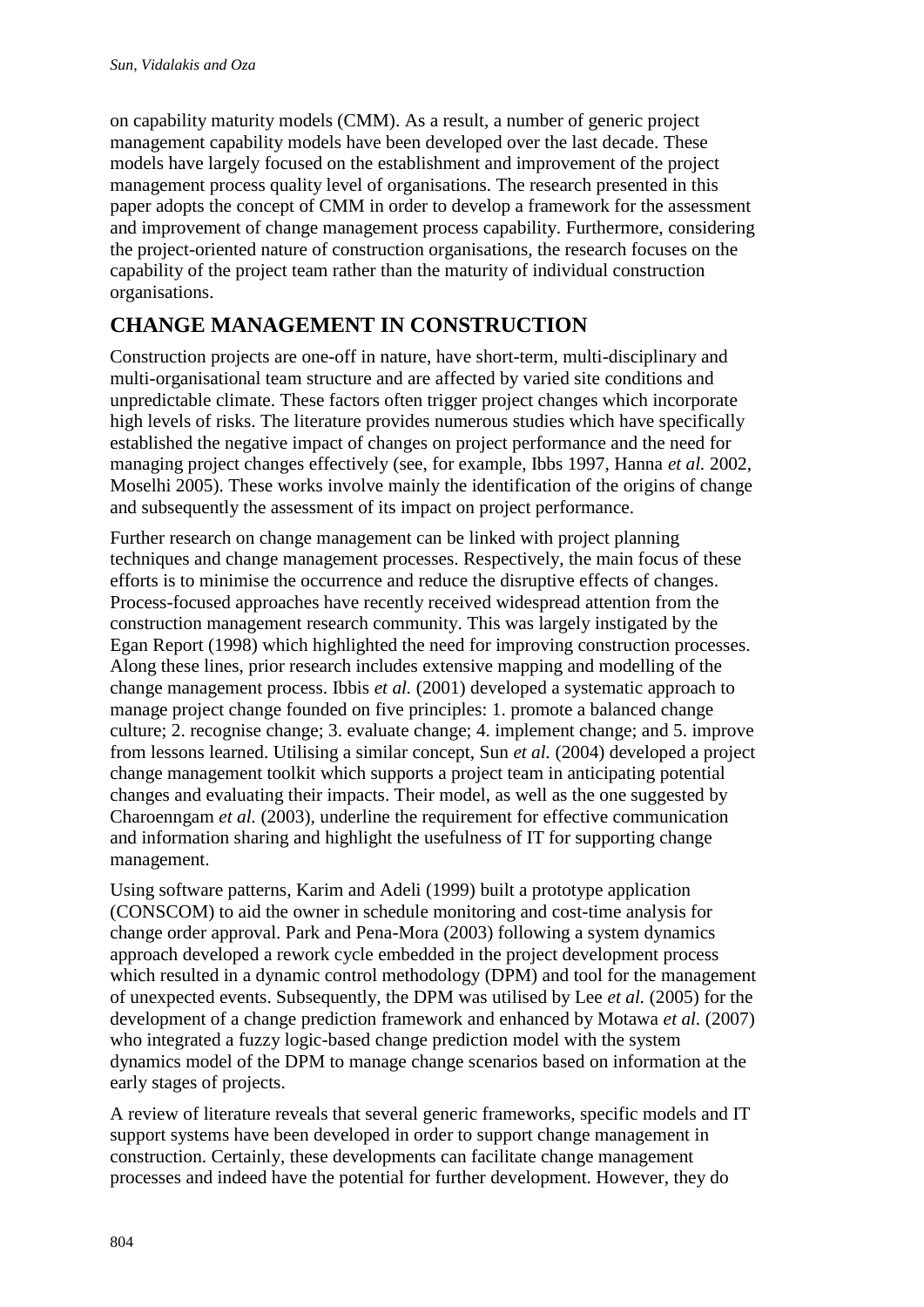not provide for an assessment of the change management capability and consequently, cannot be considered as a basis for systematic process improvement. This is also supported by Sarshar *et al.* (2000) who highlight that the construction industry still looks for a methodological framework that enables process capability assessment and prioritises process improvement.

## **SYSTEMATIC PROCESS IMPROVEMENT**

The need for a methodical approach to process improvement has been addressed successfully within the software industry through the development of Capability Maturity Models (CMM). Although the concept of CMM originated from the area of software development it represents a generic framework for continuous process improvement and hence, has been applied in diverse areas such as project management, systems engineering, risk management, service development and elearning.

The concept of CMM was originally proposed by the Software Engineering Institute at the Carnegie Mellon University and provides "a path of improvements recommended for software organisations that want to increase their software process capability" (Paulk *et al.* 1991). Other popular frameworks for assessing an organisation"s quality of software development processes include the Software Process Improvement and Capability Determination standard (SPICE/ISO 15504) and the Bootstrap assessment approach, a European-cultured version combination of CMM and ISO (Alshawi 2007). Although a review of these frameworks is outside the scope of this paper, it should be noted that they all aim to continuously improve organisational processes encompassing three inextricable steps: understand; control; and improve (Dutta *et al.* 1999).

Following the example of the software industry, a number of process improvement frameworks have been developed for the construction industry within the last decade. Mainly focused on Project Management, these models have included areas such as Programme and Facilities Management. Table 1 lists the maturity models particularly developed for the construction industry identified in the existing literature.

| Name                                     | Abbreviation    | Process                      | Developed by      |
|------------------------------------------|-----------------|------------------------------|-------------------|
| <b>Programme Management Maturity</b>     | <b>PMMM</b>     | Programme management         | <b>PMI 2001</b>   |
| Model                                    |                 |                              |                   |
| <b>Structured Process Improvement</b>    | <b>SPICE FM</b> | <b>Facilities Management</b> | Construct IT      |
| Framework for Construction               |                 |                              | 2001              |
| Environments – Facilities                |                 |                              |                   |
| Management                               |                 |                              |                   |
| <b>Organisational Project Management</b> | OPM3            | Project Management           | Rayner and        |
| <b>Maturity Model</b>                    |                 |                              | <b>Reiss 2002</b> |
| <b>Project Management Process</b>        | PM2             | Project Management           | Kwak and Ibbs     |
| <b>Maturity Model</b>                    |                 |                              | 2002              |
| Portfolio, Programme and Project         | <b>P3M3</b>     | Portfolio, Programme and     | OGC 2003          |
| <b>Management Maturity Model</b>         |                 | Project Management           |                   |
| PRINCE 2 Maturity Model                  | P2MM            | Project Management           | OGC 2004          |
| <b>Standardised Process Improvement</b>  | <b>SPICE</b>    | <b>Project Management</b>    | <b>SCRI 2005</b>  |
| for Construction Enterprises             |                 |                              |                   |

*Table 1: Maturity models developed for the construction industry*

Recently, a Change Management Maturity Model has been developed by Prosci, an independent research organisation (Prosci 2007). Prosci"s maturity model, built on the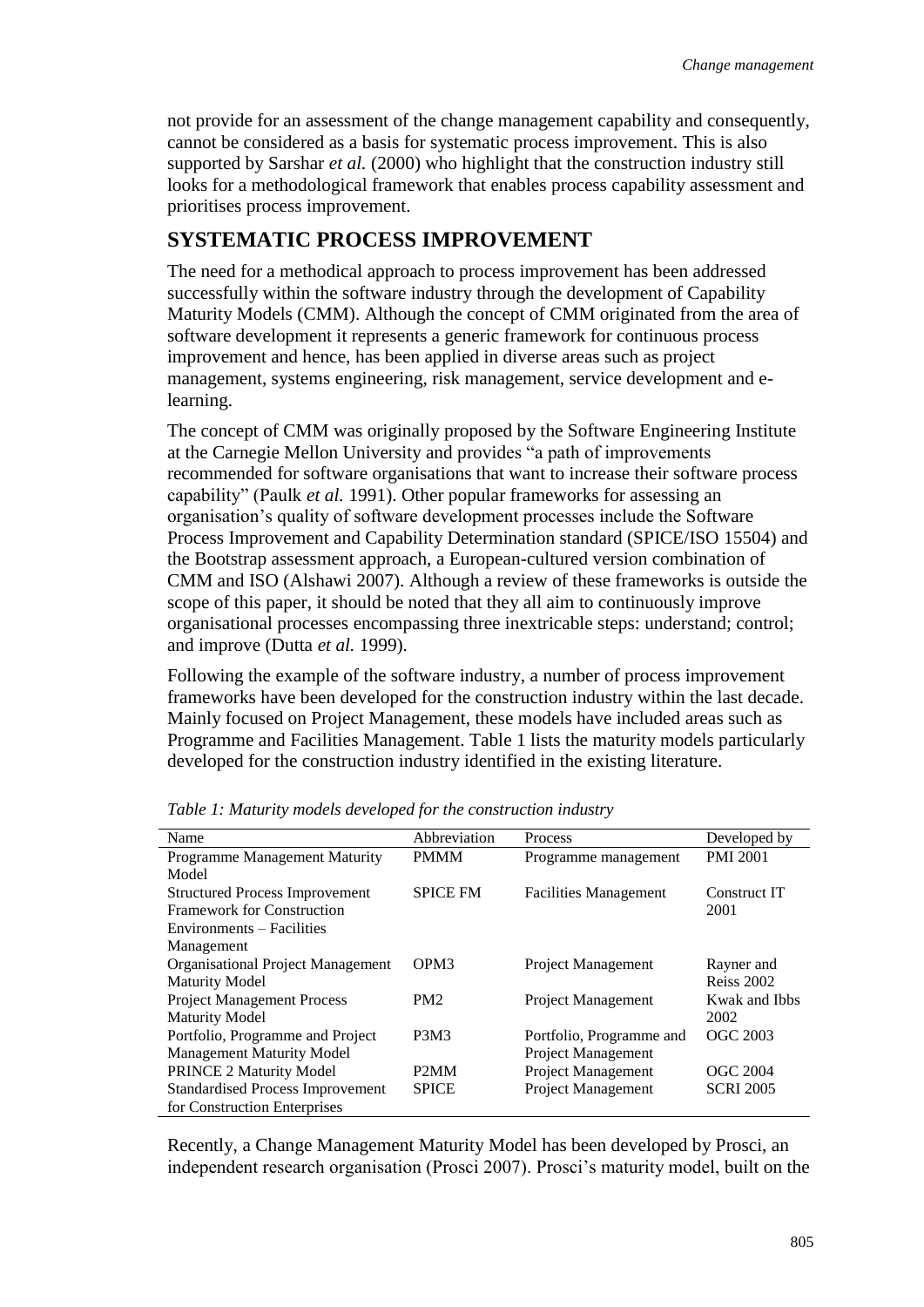CMM general principles, describes the varying levels of change management capability across individual organisations. It consists of five levels or stages of maturity, each level involving more attention and management of the people side of change. Prosci"s model has been applied successfully in the retail and manufacturing sector; however, it lacks sufficient information to be applied effectively in construction. Also, similarly to the construction-oriented models, it has focused on the understanding and improvement of a single organisation"s change processes. Thus, it is not directly applicable to project organisational structures such as construction project teams which include individuals from different organisations, possibly with processes of different maturity. Nonetheless, it is acknowledged that the change management capability of the individual organisations will undoubtedly have an impact on the capability of the project team. Therefore, the rest of the paper will present the process of developing a CMM which addresses change management capability improvement on a project level. The process is divided into two successive steps; the development stage which follows the CMMI approach and the evaluation stage which adopts a Capability Maturity Grid.

## **CM3 DEVELOPMENT PRINCIPLES**

The development of the Change Management Maturity Model (CM3) is based on the latest version of the CMM, known as Capability Maturity Model Integration (CMMI) (Paulk *et al.* 1993). CMMI defines 22 generic process areas, such as requirement development, project monitoring and control, risk management, measurement and analysis, etc. It also defines five process maturity levels: Level 1 – Initial; Level 2 – Repeatable; Level 3 – Defined; Level 4 – Managed; Level 5 – Optimising. CMMI has two different representations: Staged and Continuous. The Staged representation defines the required Process Areas, out of the total 22, at each of those five levels of maturity. It assesses an organisation against the existence or absence of these Process Areas and produces an overall Maturity Level rating. An organisation with no process improvement programme is usually at the lowest level of maturity – Level 1. As it adopts the appropriate goals and practices of processes defined at higher levels, the organisation can progress through the maturity hierarchy until achieving a Maturity Level 5. Here, the organisation is expected to have continuous improvement processes, such as Organisational Innovation and Deployment, and Causal Analysis and Resolution.

Continuous representation of CMMI has the same 22 Process Areas. However, rather than allocating Process Areas to different Maturity Levels, it assesses all Process Areas against Maturity Levels from 0 to 5. The Maturity Level 0 has been added to indicate that a particular Process Area is nonexistent. This approach allows greater granularity in the capability measurement. It recognises that some higher level Key Process Areas might be partially achieved in an overall lower level of maturity organisation. It also allows organisations to identify their strengths as well as weaknesses. For these reasons it was decided that this approach would be more pertinent to project teams consisted of members of organisations with potentially different process areas and overall maturity levels.

The measurement scale of the CM3 is based on the Quality Management Maturity Grid (QMMG) as conceptualised by Crosby (1969). Crosby suggested that the typical behaviour of an organisation evolves through five "stages of maturity", namely uncertainty, awakening, enlightenment, wisdom and certainty. These stages were applied to six 'measurement categories' in rating an organisation's quality operation.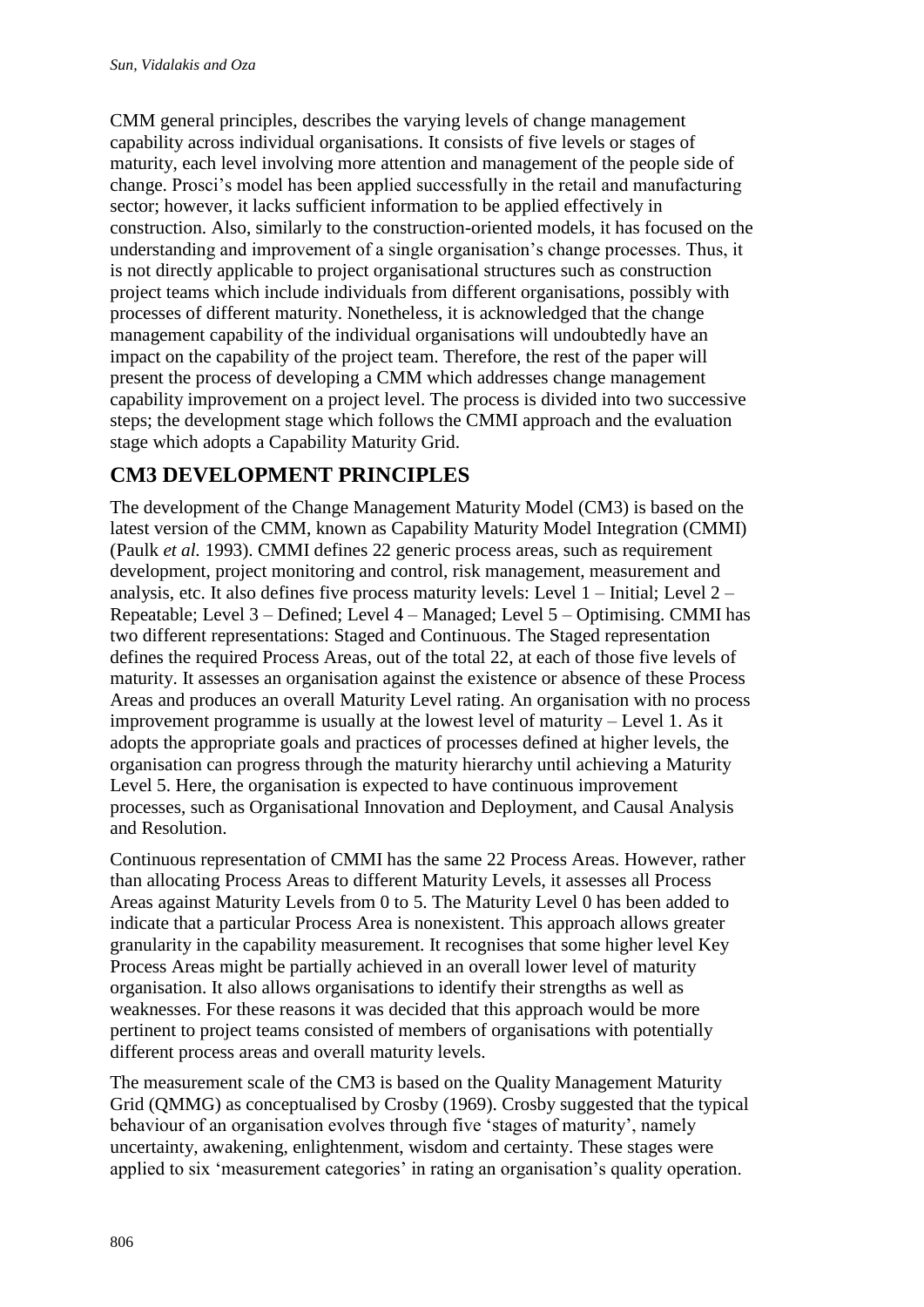The QMMG inspired Humphrey"s (1989) landmark work in developing a framework for managing the software process which essentially laid the foundations for CMM. The principal idea of the maturity grid, and one of its major advantages, is that it describes in a few phrases, the typical behaviour exhibited by a firm at a number of levels of maturity (Fraser *et al.* 2002). Therefore, an assessment of process capability via a maturity model can indeed be facilitated by the construction of a grid or matrix (Austin *et al.* 2001, Caffyn 1999). This is particularly applicable in the CM3 case since the model adopts a strong evolutionary approach resembling the original QMMG. Also, the adoption of a Crosby grid approach will offer an alternative to the complexity of CMM derived maturity assessment methods.

## **CM3 FRAMEWORK**

The development of the CM3 involved the identification of the relevant Key Process Areas and the definition of the different levels of maturity. To achieve this, a questionnaire survey was conducted with client, contractor and consultant organisations that make use of change management systems or apply some sort of change management processes. The aim of the survey was to find out the views of the respondents on the personal and organisational attributes that constitute good change management practice and ask them to identify the benefits of change management systems. The questions, multichotomous and open ended, were categorised in 8 categories, namely: 1. process improvement; 2. business improvement; 3.risk management; 4. communication; 5. management information; 6. efficiency; 7. collaboration/ partnering; and 8. traceability. The survey secured 85 valid responses which represent a return rate of approximately 33%. The analysis of the survey results was followed by a number of interviews with participants to facilitate the establishment of the Key Process Areas (KPAs) and Maturity Levels (MLs). Finally, the CM3 included six KPAs, namely, management process, risk management, communication, management information, collaboration, leadership/objectives. Additionally, five MLs were defined including ad-hoc change management, informal change management, systematic change management, integrated change management and continuous improvement in change management. The following paragraphs describe the CM3 model in more detail.

#### **Key process areas**

KPA1: Management Process - Change Management processes help project teams to establish a standardised procedure of working and handling project changes in the event of their occurrences. The Change Management processes include all the events right from the beginning of the occurrence till the completion of the change. The purpose of assessing the maturity of project team"s change management process is to evaluate the consistence and effectiveness of their change management procedures.

KPA2: Risk Management - Risk Management helps to identify, analyse and avoid the negative effects related with risks during a project. It involves the use of standardised documents for managing and reducing risks. The purpose of establishing Risk Management maturity is to ascertain the existence of any risk management procedures in a project team and how effectively and efficiently these procedures are implemented.

KPA3: Communication - The purpose of Communication is to establish information flow across the project team and to ensure that all the partners have the necessary tools and skills to share information and coordinate their activities efficiently. Its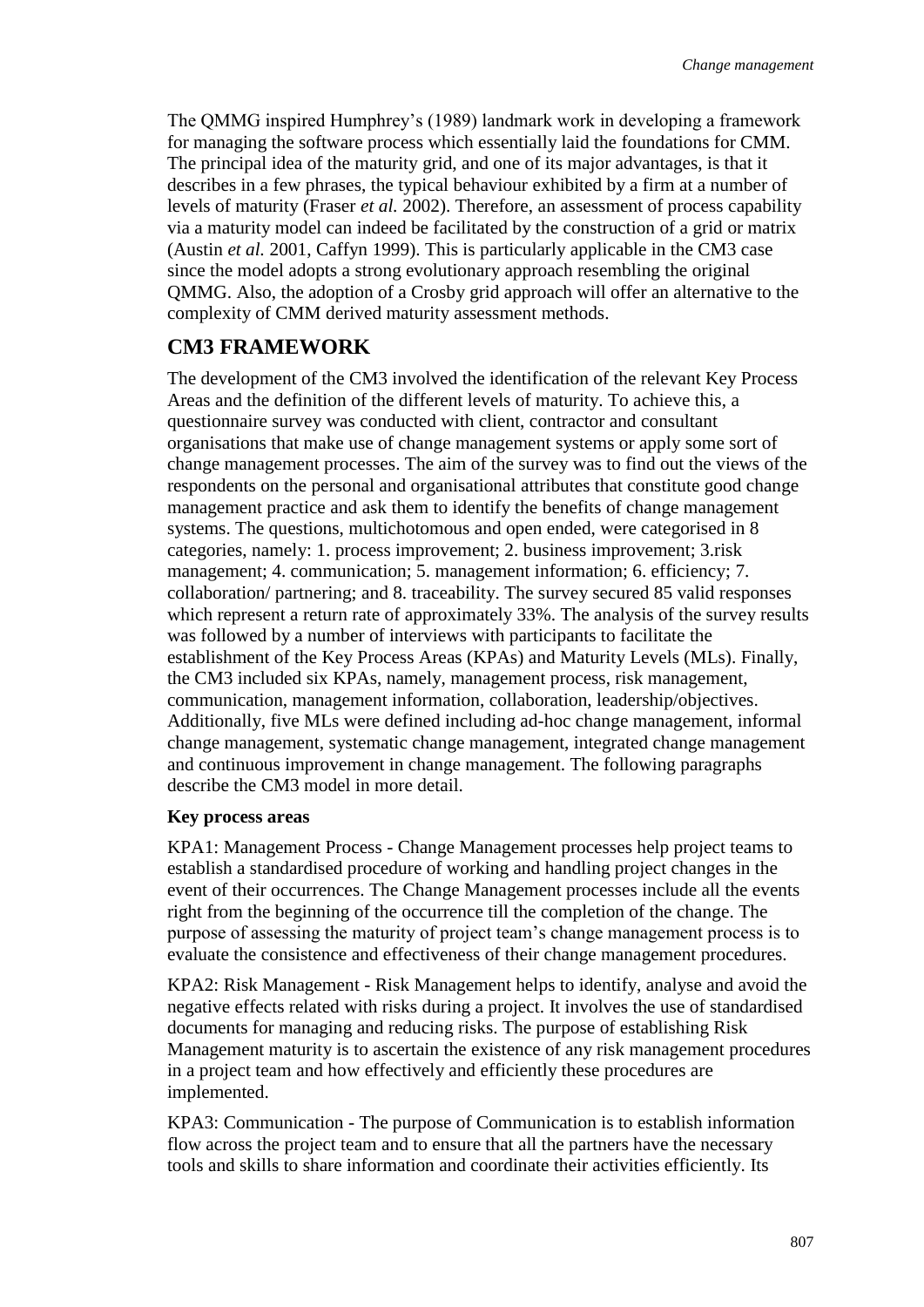assessment should include both the capacity of the communication systems used and the extent that capability is utilised by the project team.

KPA4: Management Information - Management Information should ensure that the project team is able to share information in the most efficient manner. The level of maturity in this aspect is determined by whether project information is managed effectively so that the right information is provided to the right people at the right time and in the right format.

KPA5: Collaboration - Collaboration helps to improve trust and cooperation between the project partners in dealing with contract changes. Good collaboration promotes good teamwork. It will help to identify project risks early and avoid some unnecessary changes. When a change becomes inevitable, good collaboration will help the project team to find an optimum solution.

KPA6: Leadership/Objectives - The purpose of Leadership/Objectives is to assess the involvement of the Senior Management in preparing the project team to deal with project changes. It also ascertains the objectives of the whole project team as well as of individual project partners. Senior Managers should ensure that the project team has the required skills to perform the project tasks effectively and provide necessary training.

### **Maturity levels**

ML1: Ad-hoc Change Management - A project team is characterised as ad-hoc or even having no change management processes in place. Few processes are defined or followed on a regular basis, and success depends on individual effort and their heroics. At this level a project team is in a 'dormant' state as far as change management is concerned.

ML2: Informal Change Management - Informal change management processes are established. The necessary instruction is in place to repeat earlier successes on similar programme with similar performance levels. However, it is not enforced consistently. At this level, the project team is 'reactive' to changes.

ML3: Systematic Change Management - A project team has set up systematic protocols and procedures to repeat the processes. Process is controlled and documented according to pre-agreed set procedures. The project team is "adaptive" to managing changes.

ML4: Integrated Change Management - The change management processes are integrated throughout the team. Process is integrated with other functions of project management. There is a dedicated measurement system. The project team is "supportive" to managing changes.

ML5: Continuous Improvement in Change Management: The change management process is continuously improved so as to prevent any repetition of any failures. The main focus is on learning and improving continuously. The project team is "pro active" towards change management processes.

### **Maturity grid**

Based on the above information the Change Management Maturity Grid (CM3 Grid) is constructed. This is presented in a matrix form with the columns denoting the 5 maturity levels and the rows representing the 6 key business process areas. Each cell of the matrix is a detailed description of the process capability being institutionalised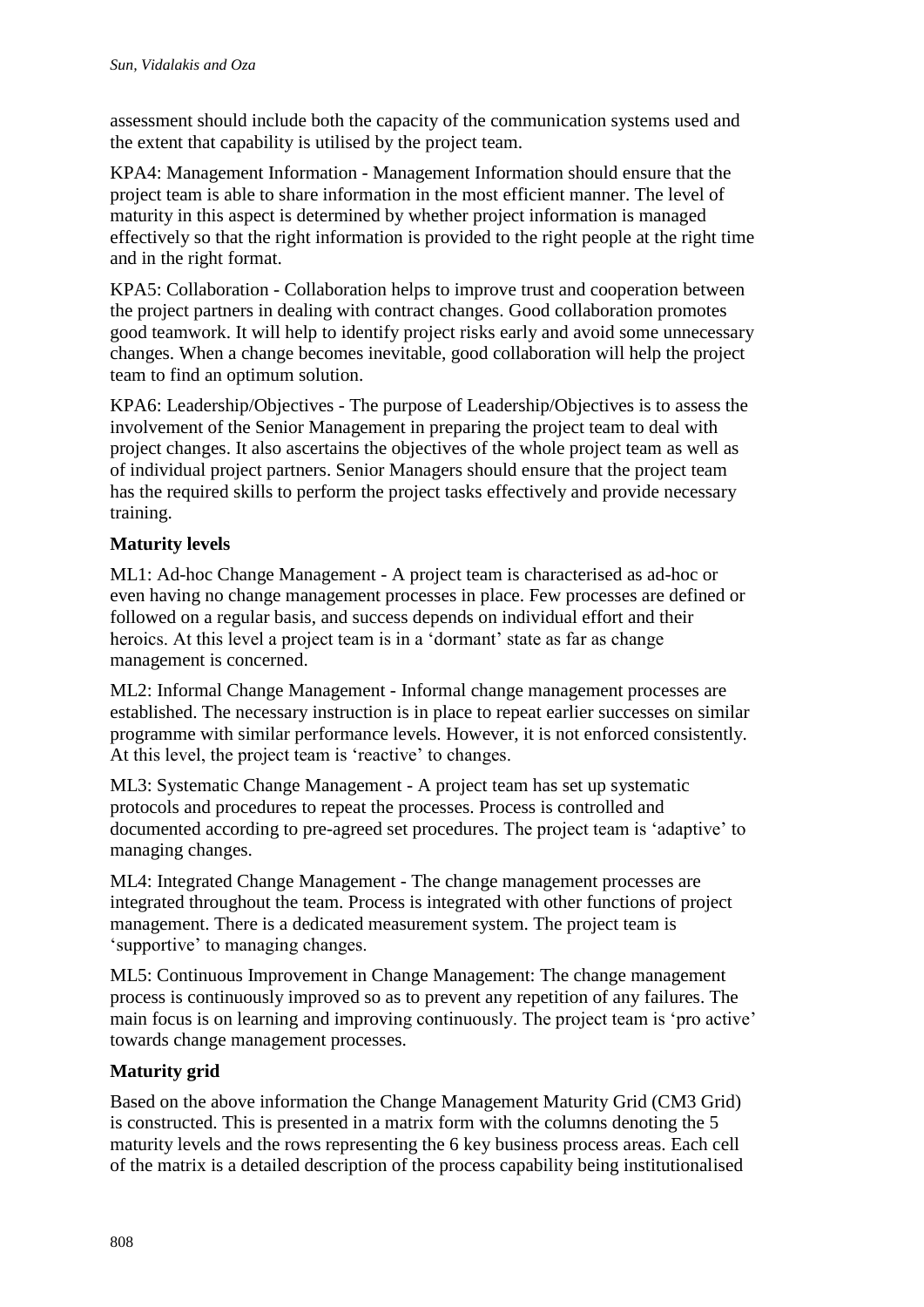by the project team at each step of the maturity framework. In terms of process improvement, each cell refers to the activities expected to contribute to the achievement of the goals of a specific process area. Figure 1 illustrates a fraction of the CM3 Grid, with KPA – Management Process MLs 1, 3 and 5. Due to its large size, the CM3 Grid can only be presented epigrammatically in this paper.



*Figure 1: CM3 grid (fraction)*

#### **Assessment methods**

In terms of capability assessment, following the widely adopted principle of CMMI, three different assessment methods are considered (Paulk *et al.* 1993). The simplest assessment (Class C) can be done by a single individual, most likely the project manager. The assessment is done easily by comparing the assessor's judgment of the project team"s capability and performance against the maturity levels description in the CM3 grid. Class B assessment method requires a small assessment team which normally includes the project manager and representatives from the key project partners. The assessment team still uses the CM3 grid directly to assess the project team"s levels of maturity in the key process areas. Class A method provides the most comprehensive and reliable assessment. It consists of five steps: Planning and Preparation; Data Collection; Data Consolidation and Validation; Rating; and finally Review and Feedback. In addition to the participation of the key project partners, an independent facilitator is required in the core assessment team. The facilitator needs to be someone external to the project team and familiar with the CM3 framework and the requirements of its assessment procedures.

At the end of an assessment, regardless which method is used, a maturity level rating is assigned to each key process area based on collected evidence and expert judgment of the assessment team. Rating is not done automatically through a computerised algorithm. Different Maturity Levels may be awarded to different Key Process Areas. For example the project team may score a maturity level 4 for Management Process and maturity level 3 for Communication.

## **CASE STUDIES**

The applicability of CM3 was empirically tested through the following case studies:

Case study 1 is a £34million refurbishment project for an office block in central London, carried out by a team that has not collaborated previously. The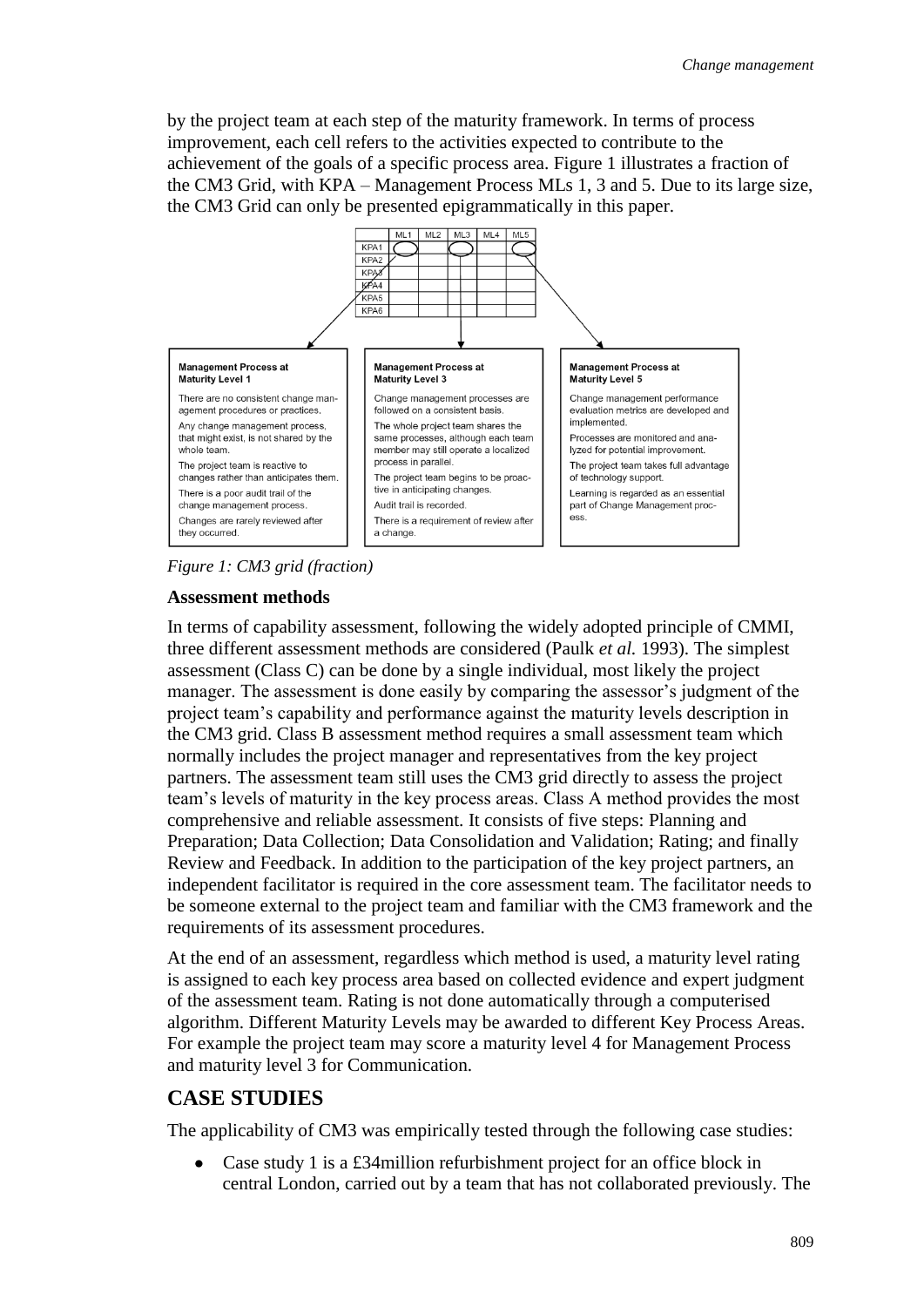project is fairly standard and low-risk. Project partners have relatively little experience in working with change management support systems.

- Case study 2 is a sub-station power plant with a budget of £6million. The  $\bullet$ project team has collaborated on other projects before, while its members have mixed levels of experience with change management support systems.
- Case study 3 is a £3million civil engineering project of refurbishment for a  $\bullet$ river weir. The project team members are all experienced with change management support systems. Due to the nature of the project and its site condition, this project has a high level of risk.

In all projects above project teams utilised a change management support system. The assessment of the change management capability of the project teams took place at the late stage of each case study project. This was carried out by partially following the Class A assessment method of the CM3 framework with the researcher acting essentially as the external facilitator. The assessment results and their comparison to a typical industry benchmark are presented in Figure 2 in the form of a spider diagram. The diagram has the 6 KPAs as its axis and 5 MLs on each axis. A maturity profile is formed by linking all the key process area ratings, which indicates the overall maturity of the project team in change management.



*Figure 2: CM3 case studies assessment results*

From the figure, it is apparent that the utilisation of change management support systems by the project teams has resulted in all projects having achieved relatively high capability MLs. The MLs which are between 3 and 5 in all key business process areas are well above the industry benchmark which includes processes of MLs 1 and 2. However, it has to be highlighted that this benchmark is based on the limited literature available on the subject of change management process maturity of project teams. Also, the assessment exercise may have changed the behaviour of project teams, similarly to the Hawthorne effect, causing issues in terms of data quality. Thus, the establishment of an industry standard level of change management maturity as well the formulation of more efficient assessment methods can be suggested as directions for further research.

# **CONCLUSIONS**

The Egan report identified process standardisation and improvement as a critical area for improvement in construction. As a consequence, an increasing number of IT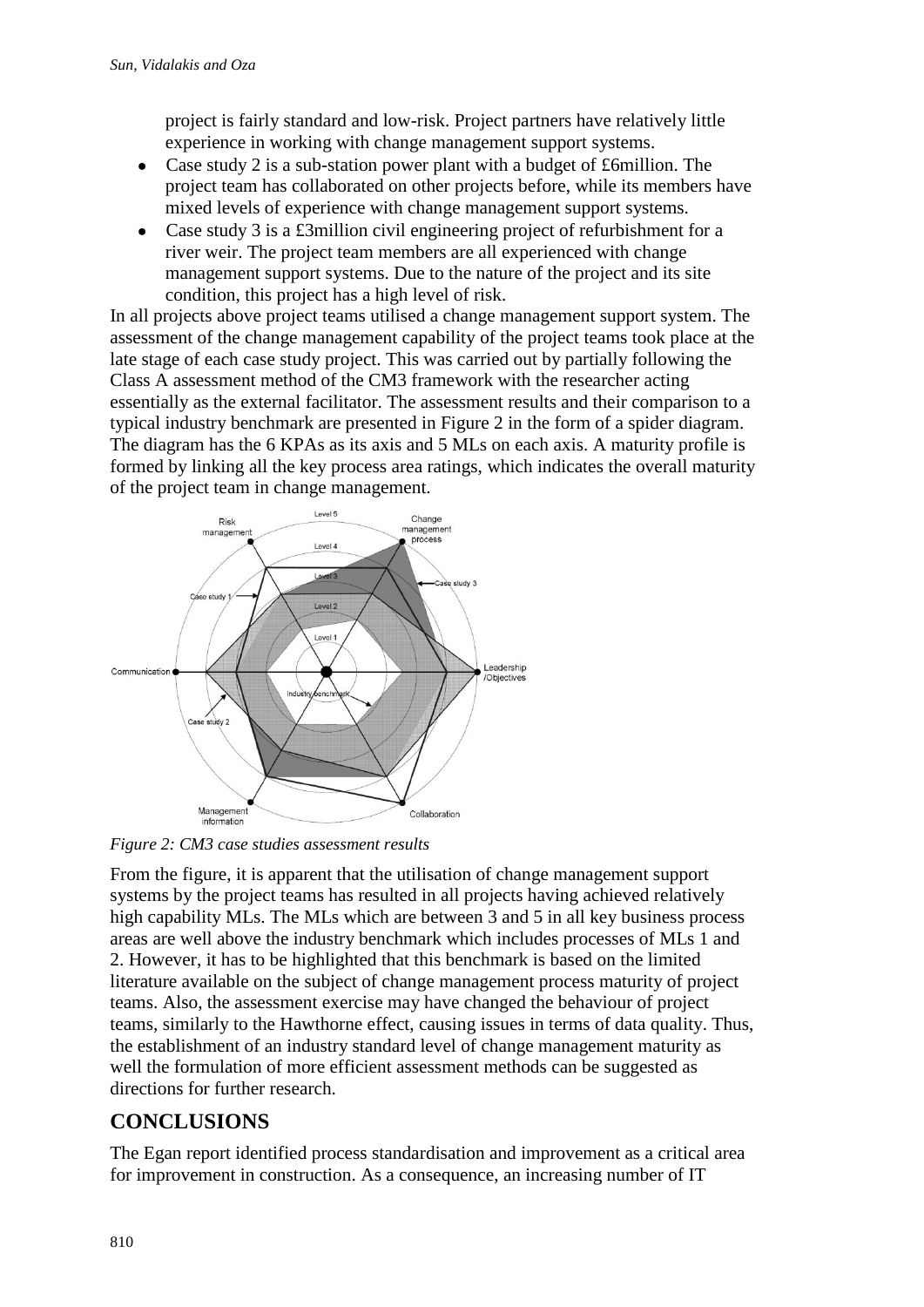systems are being developed to provide process support without however allowing for a methodology for systematic process assessment and improvement. While addressing this gap of the literature, the paper reported the findings of a research project undertaken to develop a CMM for the assessment and improvement of the capability of project teams to deal with contract changes. The Change Management Maturity Model - CM3 was developed by adopting the CMMI concept and consists of 6 Key Process Areas evaluated against 5 Maturity Levels. The model was tested following a Maturity Grid approach through three case studies which also indicated areas for further research. Previous studies in both construction and other sectors have already established that higher capability maturity levels lead to better and more consistent performance. Considering that the management of changes in construction is almost synonymous to the management of risk, improvement of the change management capability of project teams will have a direct impact on issues associated with cost overruns, time delays, disputes and rework.

#### **REFERENCES**

- Alshawi, M (2007) *Re-Thinking IT in Construction and Engineering: Organisational Readiness*. Taylor and Francis, ISBN 0-415-43053-4.
- Austin, S, Baldwin, A, Hammond, J, Murray, M, Root, D, Thomson, D and Thorpe, A (2001) *Design Chains: A Handbook for Integrated Collaborative Design.* London: Thomas Telford*.*
- Caffyn, S (1999) Development of a Continuous Improvement Self-Assessment Tool, *International Journal of Operations and Production Management*. **19**(11), 1138-53.
- Charoenngam, C, Coquince, S T and Hadikusumo, B H W (2003) Web-based Application for Managing Change Orders in Construction Projects. *Journal of Construction Innovation*, **3**, 197-215.
- Crosby, P B (1979) *Quality is Free*. New York: McGraw Hill.
- Dutta, S, Lee, M and Van Wassenhove, L (1999) Software Engineering in Europe: A Study of Best Practices. *IEEE Software*, **16**, 82-90.
- Egan, J (1998) *Rethinking Construction: The Report of the Construction Task Force to the Deputy Prime Minister*. London: Department of the Environment, Transport and the Regions.
- Fraser, P, Moultrie, J and Gregory, M (2002) The Use of Maturity Models/Grids as a Tool in Assessing Product Development Capability. *Proceedings of IEEE International Engineering Management Conference*, 19-20 August 2002, IEMC, Cambridge, UK, 244-49.
- Hanna A S, Camlic R, Peterson, P A and Lee, M (2004) Cumulative Effect of Project Changes for Electrical and Mechanical Construction. *Journal of Construction Engineering and Management*, **130**(6), 762-71.
- Humphrey, W S (1989) *Managing the Software Process*. Reading, Massachusetts: Addison Wesley.
- Ibbs, C W (1997) Quantitative Impacts of Project Change: Size Issues. *Journal of Construction Engineering and Management*, **123**(3), 308-311.
- Kwak, Y H and Ibbs, C W (2002) Project Management Process Maturity (PM)2 Model. *Journal of Management in Engineering*, **18**(3), 150-55.
- Lee, S, Pena-Mora, F and Park, M (2005) Quality and Change Management Model for Large Scale Concurrent Design and Construction Projects. *Journal of Construction Engineering and Management*, **131**(8), 890-902.